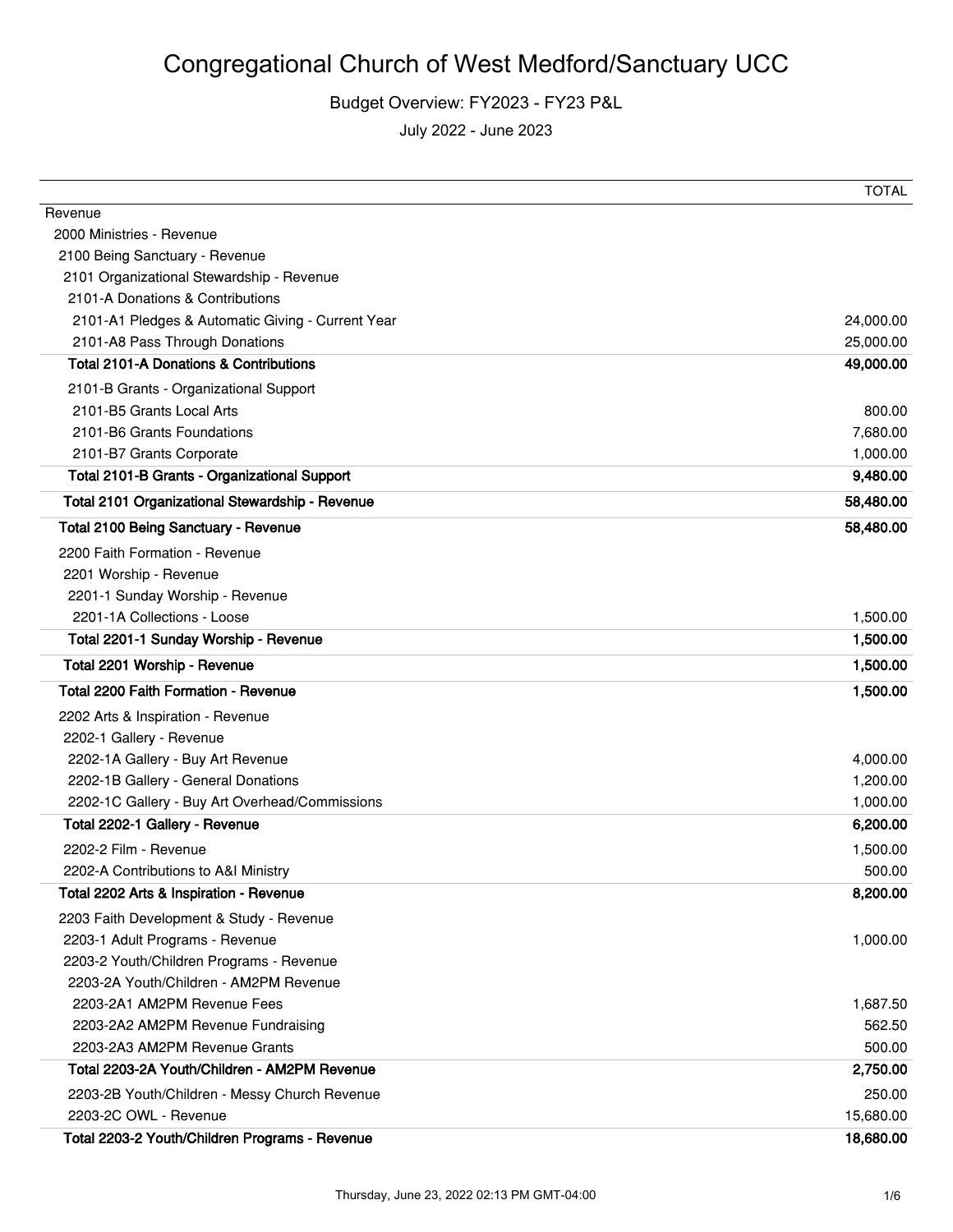# Congregational Church of West Medford/Sanctuary UCC

#### Budget Overview: FY2023 - FY23 P&L

|                                                                 | <b>TOTAL</b> |
|-----------------------------------------------------------------|--------------|
| Total 2203 Faith Development & Study - Revenue                  | 19,680.00    |
| 2300 Circles of Care - Revenue                                  |              |
| 2304 Outdoor Church, Bread of Life and Outreach Meals - Revenue | 3,000.00     |
| Total 2300 Circles of Care - Revenue                            | 3,000.00     |
| Total 2000 Ministries - Revenue                                 | 90,860.00    |
| 3000 Partnerships - Revenue                                     |              |
| 3002 West Medford Business Association - Revenue                |              |
| 3002-1 WMBA Events - Revenue                                    |              |
| 3002-1A Halloween Block Party - Revenue                         | 500.00       |
| Total 3002-1 WMBA Events - Revenue                              | 500.00       |
| Total 3002 West Medford Business Association - Revenue          | 500.00       |
| 3006 Community Partners Use of Space                            | 1,500.00     |
| 3007 Community Partnerships Fundraising 10%                     | 1,000.00     |
| 3008 Community Partnerships Fundraising 15%                     | 1,500.00     |
| Total 3000 Partnerships - Revenue                               | 4,500.00     |
| <b>Total Revenue</b>                                            | \$95,360.00  |
| <b>GROSS PROFIT</b>                                             | \$95,360.00  |
| Expenditures                                                    |              |
| 5000 Plant and Properties                                       |              |
| 5100 Ministry Center                                            |              |
| 5101 Rent                                                       | 21,780.00    |
| 5102 Electric                                                   | 2,800.00     |
| 5103 Gas                                                        | 1,000.00     |
| 5104 Water                                                      | 200.00       |
| 5105 Telephone/Internet                                         | 4,700.00     |
| 5106 Equipment Lease (Copier)                                   | 3,000.00     |
| 5107 Facility Supplies                                          | 1,000.00     |
| 5108 Bank/Credit Fees                                           | 1,200.00     |
| 5109 Software/SaaS/Periodical subscriptions/licenses            | 8,000.00     |
| 5110 Plant Renovations, Maintenance, Repair                     | 5,000.00     |
| 5112 Ministry Center Other                                      | 250.00       |
| 5113 Technical Support                                          | 1,000.00     |
| <b>Total 5100 Ministry Center</b>                               | 49,930.00    |
| 5200 Parsonage                                                  |              |
| 5201 Electricity                                                | 3,400.00     |
| 5202 Gas                                                        | 425.00       |
| 5203 Oil/Fuel                                                   | 3,800.00     |
| 5204 Water & Sewer                                              | 1,000.00     |
| 5205 Landscaping                                                | 2,000.00     |
| 5206 Snow Removal                                               | 1,000.00     |
| 5207 Property Maintenance & Repair                              | 6,000.00     |
| 5208 Heating System                                             | 700.00       |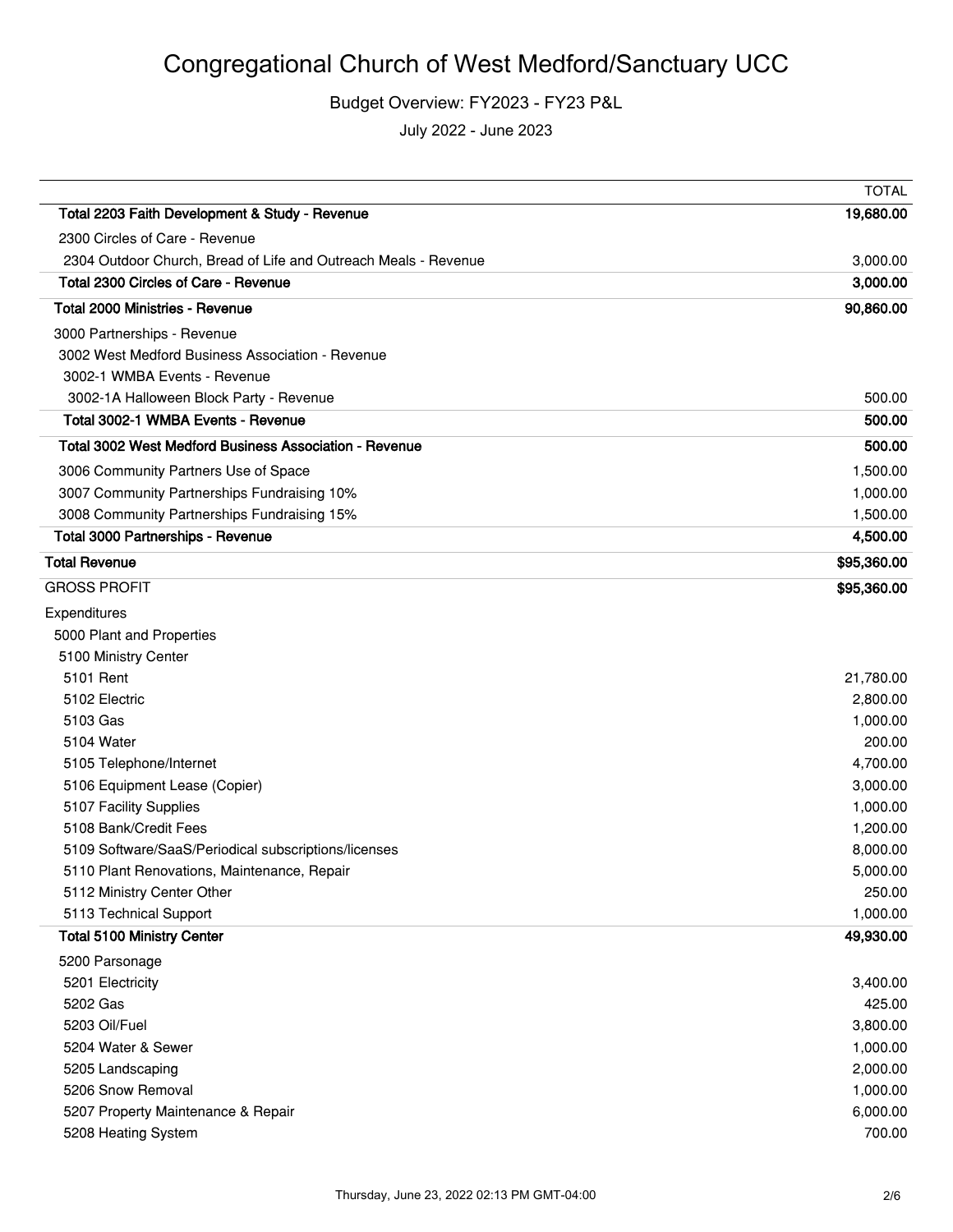### Budget Overview: FY2023 - FY23 P&L

|                                                            | <b>TOTAL</b> |
|------------------------------------------------------------|--------------|
| 5209 Electrical Repair                                     | 1,000.00     |
| Total 5200 Parsonage                                       | 19,325.00    |
| 5300 Insurance                                             |              |
| 5301 Property & Liability Ins.                             | 6,650.00     |
| Total 5300 Insurance                                       | 6,650.00     |
| 5400 Audit Services & Professional Fees                    | 10,000.00    |
| <b>Total 5000 Plant and Properties</b>                     | 85,905.00    |
| 6000 Staffing                                              |              |
| 6010 Senior Pastor                                         |              |
| 6010A Salary                                               | 44,871.75    |
| 6010B Business Expense                                     | 3,307.50     |
| 6010C Annuity & Insurance                                  |              |
| 6010C-1 Senior Pastor Annuity                              | 8,828.82     |
| 6010C-2 Senior Pastor Life/Disability                      | 945.95       |
| 6010C-3 Senior Pastor Health                               | 23,385.00    |
| 6010C-4 Senior Pastor Dental                               | 1,108.25     |
| Total 6010C Annuity & Insurance                            | 34,268.02    |
| 6010D Furnishings Allowance                                | 3,638.25     |
| 6010E Social Security Offset                               | 4,824.32     |
| 6010F Housing Equity (TSA)                                 | 2,522.52     |
| 6010H Church Plant Coaching                                | 5,000.00     |
| 6010l Sr. Pastor Continuing Education                      | 1,000.00     |
| <b>Total 6010 Senior Pastor</b>                            | 99,432.36    |
| 6015 Associate/Student Minister                            |              |
| 6015A Salary                                               | 4,500.00     |
| <b>Total 6015 Associate/Student Minister</b>               | 4,500.00     |
| 6030 Office Administrator                                  |              |
| 6030A Salary                                               | 32,500.00    |
| 6030B Taxes                                                | 2,486.25     |
| <b>Total 6030 Office Administrator</b>                     | 34,986.25    |
| 6040 Bookkeeper                                            |              |
| 6040A Salary                                               | 20,475.00    |
| 6040B Taxes                                                | 1,566.34     |
| Total 6040 Bookkeeper                                      | 22,041.34    |
| 6050 Sexton                                                |              |
| 6050A Salary                                               | 12,012.00    |
| 6050B Taxes                                                | 918.92       |
| Total 6050 Sexton                                          | 12,930.92    |
| 6060 Contract Services                                     |              |
| 6060A Payroll Services                                     | 2,600.00     |
| 6060B Staff Background Check & Search Services             | 1,400.00     |
| 6060C Grant Writing, Marketing and Fundraising Outsourcing |              |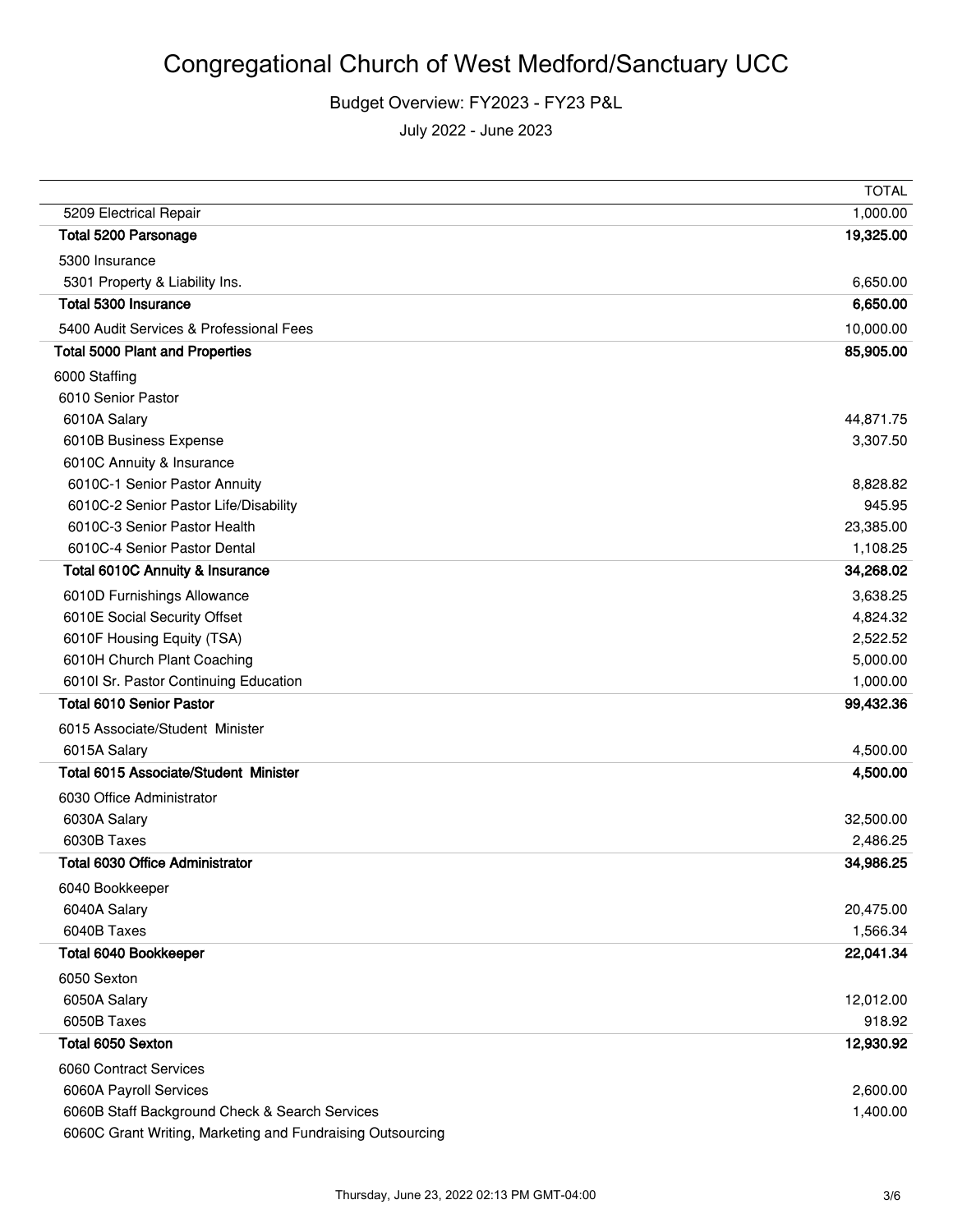# Congregational Church of West Medford/Sanctuary UCC

Budget Overview: FY2023 - FY23 P&L

|                                                                                        | <b>TOTAL</b>         |
|----------------------------------------------------------------------------------------|----------------------|
| 6060C-2 Mobile Cause and Other Fundraising Expense                                     | 3,000.00             |
| Total 6060C Grant Writing, Marketing and Fundraising Outsourcing                       | 3,000.00             |
| 6060D Marketing Branding and Social Media Service                                      |                      |
| 6060D-3 Social Media Mktg Tools/Service Contract                                       | 3,000.00             |
| Total 6060D Marketing Branding and Social Media Service                                | 3,000.00             |
| 6060E Consulting Services                                                              | 2,500.00             |
| <b>Total 6060 Contract Services</b>                                                    | 12,500.00            |
| 6070 Workers Compensation                                                              | 2,500.00             |
| 6075 Staff Training                                                                    | 750.00               |
| 6110 Legal Counsel/Fees                                                                | 2,500.00             |
| Total 6000 Staffing                                                                    | 192,140.87           |
| 7000 Ministries - Expenditures                                                         |                      |
| 7100 Being Sanctuary - Expenditures                                                    |                      |
| 7101 Organizational Stewardship - Expenditures                                         |                      |
| 7101-A Sanctuary Supplies                                                              |                      |
| 7101-A1 General Hospitality                                                            | 1,200.00             |
| 7101-A2 Office/General Supplies                                                        | 1,000.00             |
| 7101-A3 Postage                                                                        | 150.00               |
| 7101-A4 Meeting Supplies & Expenses<br>7101-A5 Petty Cash                              | 150.00<br>150.00     |
| <b>Total 7101-A Sanctuary Supplies</b>                                                 | 2,650.00             |
|                                                                                        |                      |
| 7101-B Sanctuary Advertising & Outreach<br>7101-C Sanctuary Guest Leaders & Performers | 2,500.00<br>1,600.00 |
| 7101-D Donations from Sanctuary                                                        |                      |
| 7101-D2 Discretionary Community Grants (Annual Tithe 17.5%)                            | 858.88               |
| 7101-D3 Minister's Discretionary Fund (Annual Tithe 17.5%)                             | 858.88               |
| 7101-D4 Designated Denominational Mission (Annual Tithe 15%)                           | 736.18               |
| <b>Total 7101-D Donations from Sanctuary</b>                                           | 2,453.94             |
| Total 7101 Organizational Stewardship - Expenditures                                   | 9,203.94             |
| <b>Total 7100 Being Sanctuary - Expenditures</b>                                       | 9,203.94             |
| 7200 Faith Formation - Expenditures                                                    |                      |
| 7201 Worship - Expenditures                                                            |                      |
| 7201-1 Sunday Worship - Expenditures                                                   |                      |
| 7201-1A Sunday Worship - Supplies/Fees                                                 | 1,000.00             |
| 7201-1C Sunday Worship - Guest Leaders/Performers                                      | 15,000.00            |
| Total 7201-1 Sunday Worship - Expenditures                                             | 16,000.00            |
| 7201-2 Dinner / Breakfast Church - Expenditures                                        | 600.00               |
| 7201-4 Special Events - Expenditures                                                   | 1,000.00             |
| Total 7201 Worship - Expenditures                                                      | 17,600.00            |
| 7202 Arts & Inspiration - Expenditures                                                 |                      |
| 7202-1 Gallery - Expenditures                                                          |                      |
| 7202-1A Gallery Supplies & Fees                                                        | 300.00               |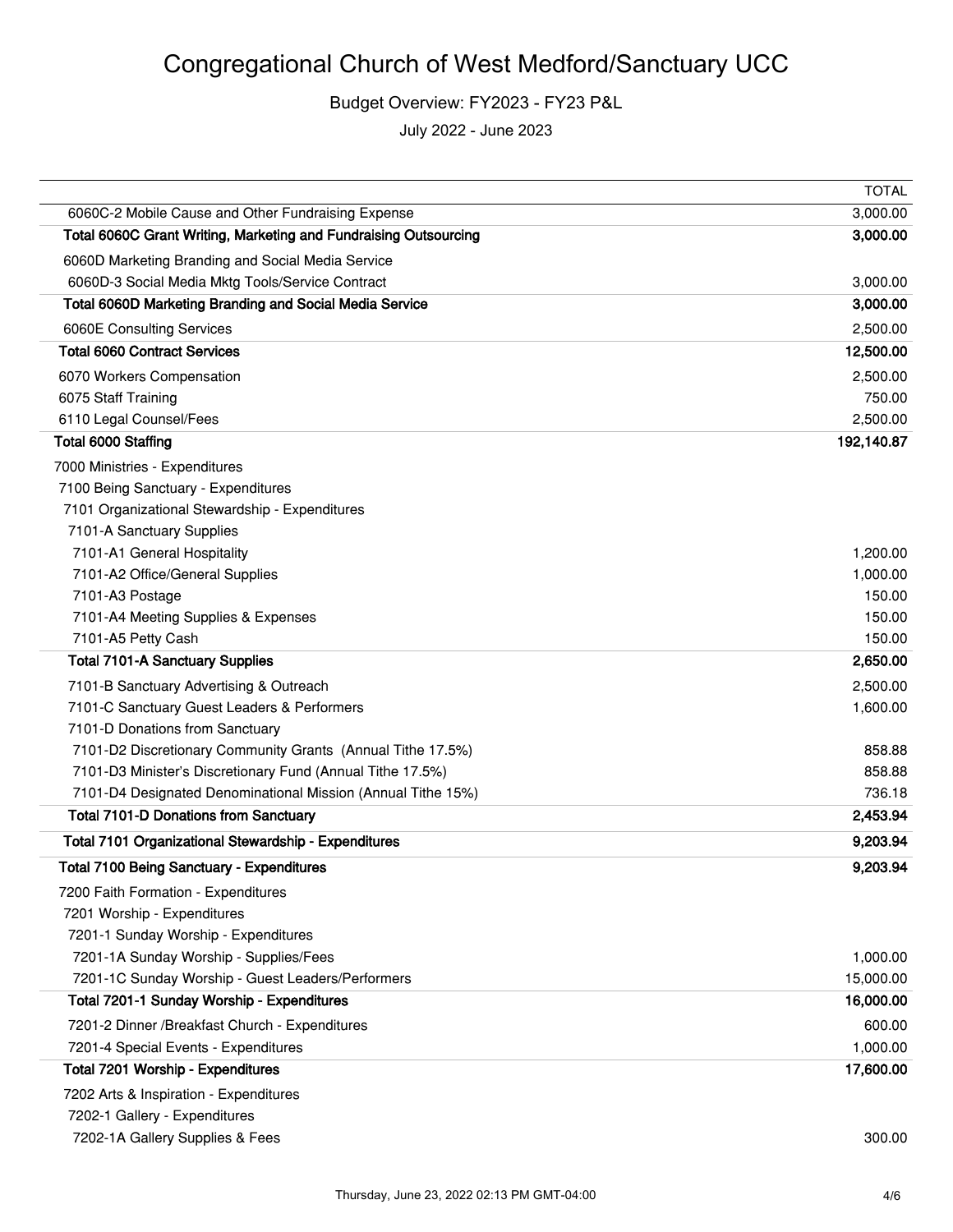Budget Overview: FY2023 - FY23 P&L

|                                                             | <b>TOTAL</b>    |
|-------------------------------------------------------------|-----------------|
| 7202-1B Gallery Advertising/Promotional                     | 500.00          |
| 7202-1C Gallery Guest Leaders/Performers                    | 4,000.00        |
| Total 7202-1 Gallery - Expenditures                         | 4,800.00        |
| 7202-2 Film - Expenditures                                  |                 |
| 7202-2A Film - Supplies & Fees                              | 1,000.00        |
| 7202-2C Film - Guest Leaders/Performers                     | 500.00          |
| Total 7202-2 Film - Expenditures                            | 1,500.00        |
| Total 7202 Arts & Inspiration - Expenditures                | 6,300.00        |
| 7203 Faith Development & Study - Expenditures               |                 |
| 7203-1 Adult Programs - Expenditures                        | 500.00          |
| 7203-2 Youth/Children Programs - Expenditures               |                 |
| 7203-2A Youth/Children - AM2PM Expenditures                 | 2,397.50        |
| 7203-2B Youth/Children - Messy Church Expenditures          | 12,250.00       |
| 7203-2C OWL Expenditures                                    | 12,210.00       |
| Total 7203-2 Youth/Children Programs - Expenditures         | 26,857.50       |
| 7203-4 FormingFaith.net - Expenditures                      | 150.00          |
| Total 7203 Faith Development & Study - Expenditures         | 27,507.50       |
| Total 7200 Faith Formation - Expenditures                   | 51,407.50       |
| 7300 Circles of Care - Expenditures                         |                 |
| 7301 Development and Training - Expenditures                | 500.00          |
| 7304 Outdoor Church, Bread of Life, Meals and Food Pantry   | 3,000.00        |
| 7305 City Mission Society - Expenditures                    | 500.00          |
| 7306 Mission to Homebound - Expenditures                    | 100.00          |
| Total 7300 Circles of Care - Expenditures                   | 4,100.00        |
| <b>Total 7000 Ministries - Expenditures</b>                 | 64,711.44       |
| 8000 Partnerships - Expenditures                            |                 |
| 8001 UCC & MAUCC - Expenditures                             |                 |
| 8001-1 UCC Delegate Expenses                                | 250.00          |
| 8001-2 United Church Mission (Annual Tithe 50%)             | 2,453.94        |
| Total 8001 UCC & MAUCC - Expenditures                       | 2,703.94        |
| 8002 West Medford Business Association - Expenditures       |                 |
| 8002-1 WMBA Events - Expenditures                           |                 |
| 8002-1A Halloween Block Party - Expenditures                | 250.00          |
| Total 8002-1 WMBA Events - Expenditures                     | 250.00          |
| 8002-1B Other Events - Expenditures                         | 200.00          |
| Total 8002 West Medford Business Association - Expenditures | 450.00          |
| 8003 Medford Interfaith Clergy Assoc. - Expenditures        | 100.00          |
| 8004 Medford Chamber of Commerce Expenditures               | 100.00          |
| <b>Total 8000 Partnerships - Expenditures</b>               | 3,353.94        |
| <b>Total Expenditures</b>                                   | \$346,111.25    |
| NET OPERATING REVENUE                                       | $$ -250,751.25$ |